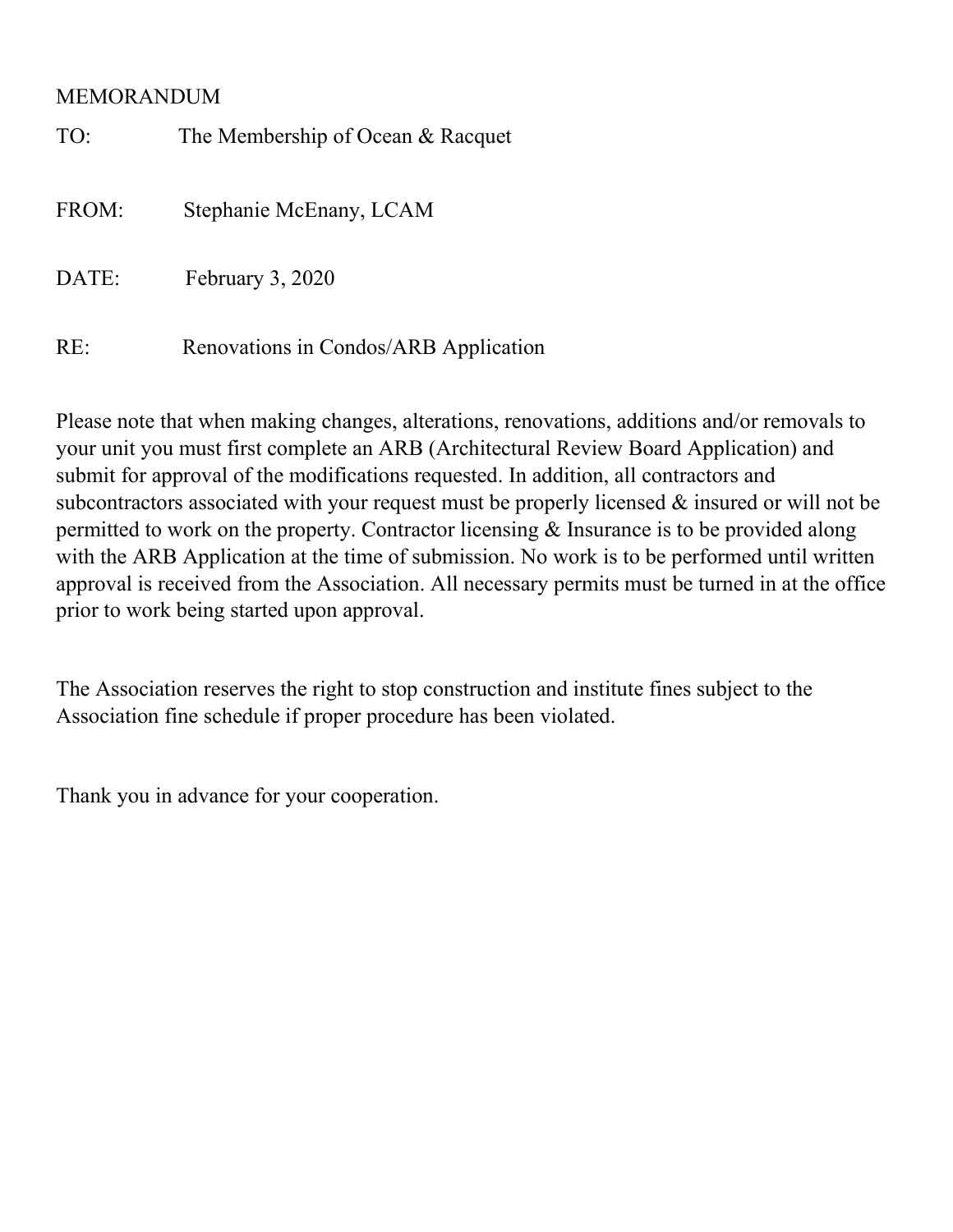## RULES, RESTRICTIONS AND GUIDELINES FOR CONTRACTORS, VENDORS & OWNERS

Ocean & Racquet Club Condominium Association, Inc.

Due to occasional abuse of the common property and disregard of other owners' right to the peaceful enjoyment of their respective units, it has been determined that when work is being performed in individual units, e.g. carpet replacement, tile installation, painting, etc., the following Rules and Restrictions must be promulgated. All contractors, vendors and owners

performing their own work must adhere to these guidelines.

Owners are required to notify the Association's office by completing an ARB form of any pending work to be performed in their unit and approved. All contractors must have current Certificate of Liability, and workman's compensation. on file before any work can begin. Contractors must be appraised of these guidelines. Once all the paperwork is approved and your contractor begins working on your unit, they must come into the office every day, sign in and obtain the proper passes to gain entry onto the property. Contractors will not be allowed entry onto property unless all steps have been completed.

Work cannot commence before 8 A.M. and must cease by 5 P.M daily, except Sundays & major holidays. Case by case exceptions can be granted by Management, for emergency work after 5pm, with an absolute stoppage not later than 8 P.M.

All tools, pans, buckets, etc. can be cleaned in only one location on the property. The office will instruct as to location.

All debris must be removed from the property. It is not permitted to use the Association's garbage area to dispose of this material. With approval from Management, construction "dumpsters" will be permitted. No paint cans, whether or not they are empty, may be placed in the Association's garbage areas.

All work should be done inside the unit. No work is permitted in the hallways, courtyards or breezeways. Hallways, courtyards and breezeways must be cleared of materials at the completion of each day.

Any damages to the common property, e.g. paint drippings, tears or stains in the hall carpet, (Building 3 & 5) will be charged to the owner whose unit is being worked in.

All hard surface flooring is required to have an underlayment of sound attenuation material. Such material must be approved by Management and a receipt for this material must be submitted along with an ARB Form to the office for the owner's file.

No work, additions or changes on the outside of a unit (including balconies and (patios) is permitted without Board approval. Patio/balcony flooring material must be approved by the Board or their designated Agent.